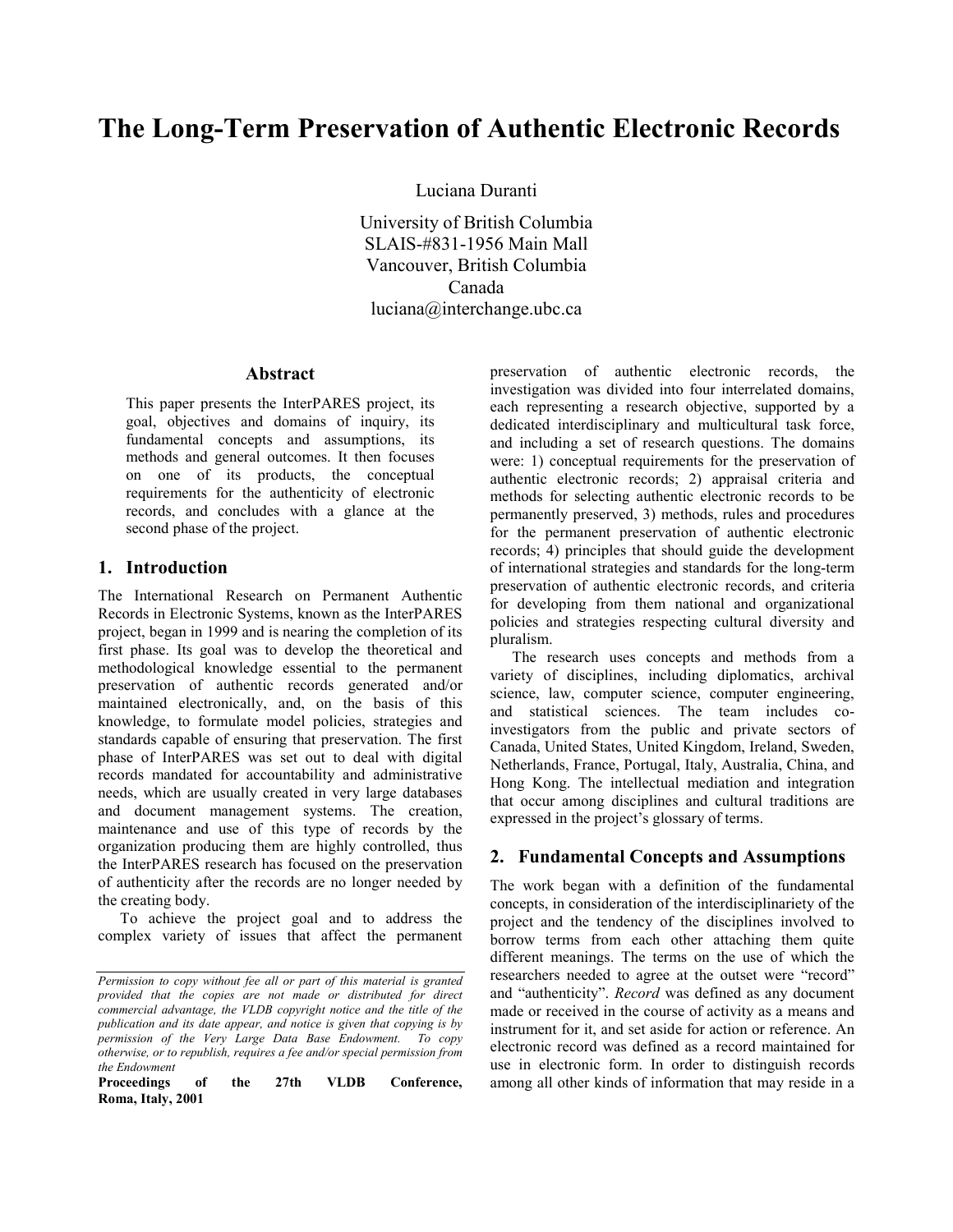digital system, the research team named several identifiable characteristics, deriving from the fact that a record can be viewed as a complex of elements and their interrelationships. First and foremost, a digital entity is a record if it has a fixed form. A record is considered to have a fixed form when its binary content, including indicators of its documentary form, is stored in a manner that ensures it remains complete and unaltered, and when the message of the record is capable of being rendered with the same documentary form it had when it was first set aside. In addition to a fixed form, a digital entity that is a record must have an unchangeable content, an explicit linkage with other records within or outside the digital system through a classification code or some other unique identifier, an identifiable administrative context, an author, an addressee and a writer. Finally, a digital entity that is a record must participate in or support an action either procedurally or as part of the decision making process.

*Authenticity* was defined as the trustworthiness of records as records, as distinct from reliability, which is the trustworthiness of a record as a statement of fact and the exclusive responsibility of the record creator, rather than of its preserver. An authentic record is a record that is what it purports to be, immune from corruption or tampering. Authenticity is not to be confused with *authentication*, which is a declaration of authenticity, resulting either by the insertion, the addition or the attachment of an element, a statement or a component to a record, which allows one to verify that the record is what it purports to be at that point in time. Authentication does not establish authenticity over time.

In both archival theory and jurisprudence, records that are relied upon by the creator in the usual and ordinary course of business are presumed authentic. However, digital information technology creates significant risks that electronic records may be altered, inadvertently or intentionally. Therefore, in the case of records maintained in electronic systems, the presumption of authenticity must be supported by evidence of it. In order to assess the authenticity of an electronic record, one must be able to establish its identity and to demonstrate its integrity. The *identity* of a record comprises the names of its author, addressee, writer and originator, its date, the name of the action or matter, its status of transmission (i.e. original, draft or copy), its relationship to the other records of the same creator, and the indication of attachments. Knowledge of all these attributes is essential to establish the identity of any record. The *integrity* of a record relates to its wholeness and soundness: a record has integrity when it is essentially intact and uncorrupted. This does not mean that the record must be precisely the same as it was when first created for its integrity to exist and be demonstrated. Even in the paper world, with the passage of time, are subject to deterioration, alteration and/or loss. In the electronic world, the fragility of the media, the obsolescence of technology and the idiosyncrasies of systems likewise affect the integrity of records; therefore, there is not such a thing as an uncorrupted record. **When we refer to an electronic record, we consider it essentially intact and uncorrupted if its identity is clear and the message that it is meant to communicate in order to achieve its purpose is unaltered**. This implies that its physical integrity, such as the proper number of bit strings, may be compromised, provided that the articulation of the content and its required elements of form remain the same. The attributes that constitute the identity and integrity of a record may be explicitly expressed in an element of the record or in metadata related to the record, or be implicit in its various contexts

The application of the two fundamental concepts of record and authenticity was based on two assumptions. The first is that the authenticity of records in live systems is threatened during transmission across space (i.e., person-to-person communication) and time (i.e., maintenance by the creating body for future reference), especially when this involves migration from an obsolescent to a new technology. The second is that it is not possible to preserve an electronic record, but only the ability to reproduce it. Further, it is virtually impossible to deliver any preserved electronic record in such a way that none of its elements have changed. To attest the authenticity of a preserved electronic record, then, is to demonstrate that no essential element of the record has changed. This requirement can be satisfied only if the preservation function is exercised in such a way that any changes that do occur are identified and documented. This can only be accomplished if one knows what the elements of the record were when the record was selected for preservation. After that, one faces the need to demonstrate that none of the changes affected the ability to prove the identity and integrity of the record.

## **3. The Work of The Task Forces: Methods and Outcomes**

The task force responsible for formulating conceptual requirements for authenticity established an analytical framework for understanding existing and future records in electronic systems by developing a "Template for Analysis" according to diplomatic concepts and methods. The Template is a decomposition of an electronic record into its constituent elements: it defines each element, explains its purpose, and indicates whether, and to what extent, that element is instrumental in verifying the authenticity of the record over the long term. To populate and test the validity of the template, the task force has conducted case studies of digital systems that contain, generate, or have the potential or possibility to create electronic records. The studies include large databases used to manage, for example, student records, patent granting, securities or bank transactions; document management systems used to support agency-wide administrative functions, such as the drafting and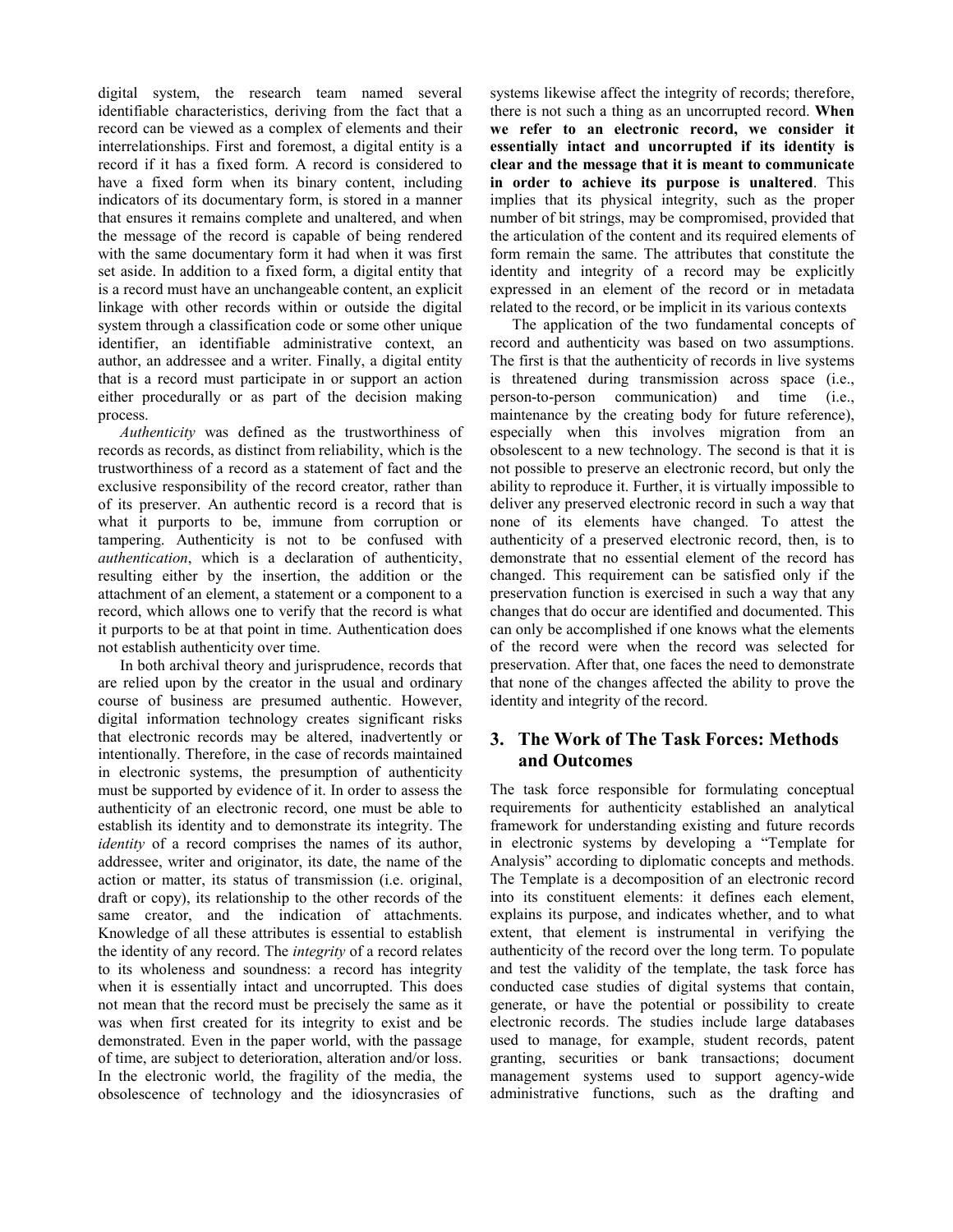management of procedures, as well as specific operational functions, such as the issuing of permits for the transportation of hazardous waste or the conditional release and pardon of criminal offenders; geographic information systems, such as land data systems; and web application systems, such as trademarks systems. The instrument for conducting the case studies was a "Case Studies Interview Protocol" developed from the template and refined after each round of case studies on the basis of a statistical analysis of the data resulting from them. The whole process was guided by grounded theory, a method for discovering concepts and hypotheses and developing theory directly from the data under observation. This means that cases were selected according to their potential for helping to expand on or define the concepts or theory that had already been developed: data collection and analysis proceeded together. After including the case studies results in the "Template Data Gathering Instrument," which maps the responses to the interview questions to the elements of the Template for Analysis, a diplomatic analysis of each case study was conducted for the purpose of establishing whether the electronic systems examined contained records and, if the answer was affirmative, to determine whether the elements of the records were brought together and how, whether they manifested themselves in a way similar to traditional records, which elements the creating organization considered essential for verifying the records' authenticity, what kind of procedural controls exercised over the system and the records contained in it supported the organization's presumption of authenticity, and what type of records the system contained. From the understanding developed in the course of this work, the task force has developed conceptual requirements for the preservation of authentic electronic records that will be tested and finalized in the next few months. They will be discussed in the next section.

The task force responsible for developing appraisal criteria and methods for electronic records that respect the authenticity requirements has analysed the methods and procedures employed by archival institutions for the appraisal of electronic records and developed activity models of the appraisal function for electronic records. A major expected benefit of its work is the specification of the kinds of contextual information that needs to be gathered during appraisal. However, also all the other steps involved in conducting selection of electronic records, including timing, location, agents, manner and feasibility, are modelled, and several case studies are walked through the modelled appraisal process for the purpose of analysing the outcome.

The task force charged with identifying and developing the preservation procedures and resources required for implementing the outcomes of the first two domains has developed a formal model of the process of preserving electronic records, a template for applying the model to specific sets of records, a model of the entities

that are involved in preserving electronic records, and guidelines that institutions and organizations can use to articulate comprehensive and coherent frameworks to guide the development and operation of a preservation system specifically tailored to the records each institution is responsible for preserving. Central to the entire preservation model is the concept of what it means, at an empirical level, to preserve an electronic record.

The task force responsible for developing a framework for the formulation of international standards and national and organizational policies and strategies has developed a methodology and a procedure for the distillation of principles and criteria guiding the formulation of standards, policies and strategies from the findings and final recommendations of the three other task forces. The procedure will heavily involve the national research teams. This represents the most delicate point of the research, when the universal concepts, principles and methods developed by internationally constituted task forces are brought into specific national, organizational and cultural realities and so contextualised. At this time, the task force is in the process of comparing international and national standards, as well as national and organizational policies that are relevant to the work of the task forces with their drafted findings, deliverables, and recommendations.

# **4. Conceptual Requirements For Authenticity**

As mentioned earlier, the first task force has established benchmark requirements supporting the presumption of authenticity of electronic records maintained by their creator. The records affected by these requirements can be distinguished in two categories. The first category comprises those records that exist as created, having not undergone processing that has altered their documentary form, architecture or any part of their technological context. The second category comprises those records that result from a migration process from an obsolescent technology to a new one.

Once one has assessed the evidence of the identity and integrity of the records of the creator, one can make a presumption of their authenticity based upon how many of the requirements have been met and to what degree. The requirements are, therefore, cumulative: the higher the number of satisfied requirements, the higher the presumption of authenticity. The degree to which an individual requirement is satisfied also affects the degree of presumption. This is why these requirements are termed 'benchmark' requirements. Where there is an insufficient basis for a presumption of authenticity, a verification of authenticity will be needed. Unlike the presumption of authenticity, which is established on the basis of the requirements, this verification involves a detailed examination of the records themselves in all of their contexts. Methods of verification include, but are not